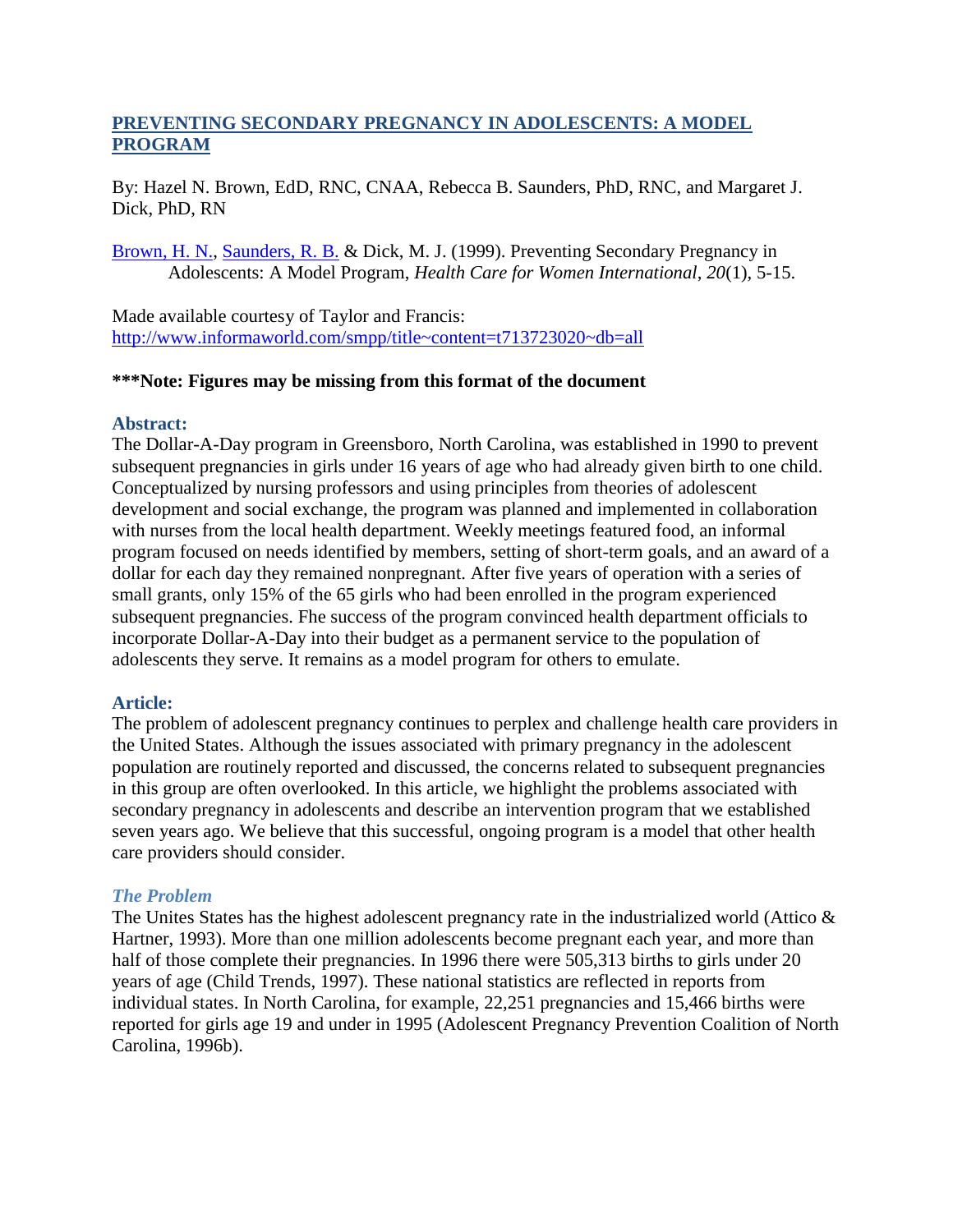Many of these young mothers go on to have other children during their adolescent years, but obtaining exact numbers is difficult because U.S. census data do not provide repeat pregnancy rates. However, Cockey (1997), asserted that of the teens who do get pregnant almost 17% become pregnant again with a year, and Attico and Hartner (1993) estimated that 60% of those who become pregnant before age 15 will have three children by age 19. The Adolescent Pregnancy Prevention Coalition of North Carolina (1997b) reported that 15 out of every 1000 girls ages 15 to 17 years had a second or higher-order pregnancy in 1992. Actual rates vary widely in reports of programs designed to prevent repeated pregnancy in adolescence. Jones and Mondy (1994), for example, reported that 25% of the girls participating in their multisite, preand postnatal intervention program had two or more pregnancies by age 18. Furstenberg (1976) initially found that approximately 50% of all adolescent mothers experienced a second pregnancy within three years of delivery of their first infant. In a later report of their landmark longitudinal study, Furstenberg, Brooks-Gunn, and Morgan (1987) revealed that after five years, about 33% had two or more pregnancies, and almost 17% had three children.

The costs of adolescent childbearing, measured in both economic and human terms, are steadily rising. In 1995 the cost to North Carolina taxpayers for welfare (Aid for Families with Dependent Children); food stamps; the Women, Infant, and Children's Food Supplement Program; and Medicaid for families begun by adolescents was reported at \$795,000,000, although the amount actually may be as high as \$1,107,390,317 (Adolescent Pregnancy Prevention Coalition of North Carolina, 1997a). Cockey (1997) reported that the total direct and indirect costs of adolescent pregnancy in the United States now surpass \$34 billion annually. Furthermore, in the state of North Carolina, at least 10% of adolescent mothers deliver low birthweight infants. Neonatal intensive care costs in North Carolina in 1996 ranged from \$3,000 to \$250,000 per infant (Adolescent Pregnancy Prevention Coalition of North Carolina, 1997a).

Women who begin childbearing as adolescents have more children overall, have their children closer together, and report more of their births as unwanted than do other mothers (Attico & Hartner, 1993). Babies born to adolescent mothers are more likely to be raised in povertystricken households that are headed by single women. Young, single mothers are likely to cut short their education, permanently damaging their occupational status and limiting their earning power.

The economic, physical, and psychological consequences of adolescent pregnancy are compounded when young mothers experience subsequent pregnancies during their teen years (Attico & Hartner, 1993; Cockey,1997). Repeated pregnancy in adolescence is associated with failure to complete high school and reduced economic sufficiency (Jones & Mondy, 1994). If an adolescent mother can delay a second pregnancy, she has a better chance to mature physically and psychologically. Her opportunities to finish high school, plan for the future, and develop vocational skills are increased (Cockey, 1977; Jones & Mondy, 1994). Additionally, women who have at least a year between the birth of their child and becoming pregnant again have premature births less often than women who become pregnant too quickly (Moore, 1989).

Much effort in both the private and public sectors has been directed toward understanding the causes of these enormous problems and developing innovative plans to reduce the incidence of both primary and secondary pregnancy in adolescents. Fortunately, a small but continuing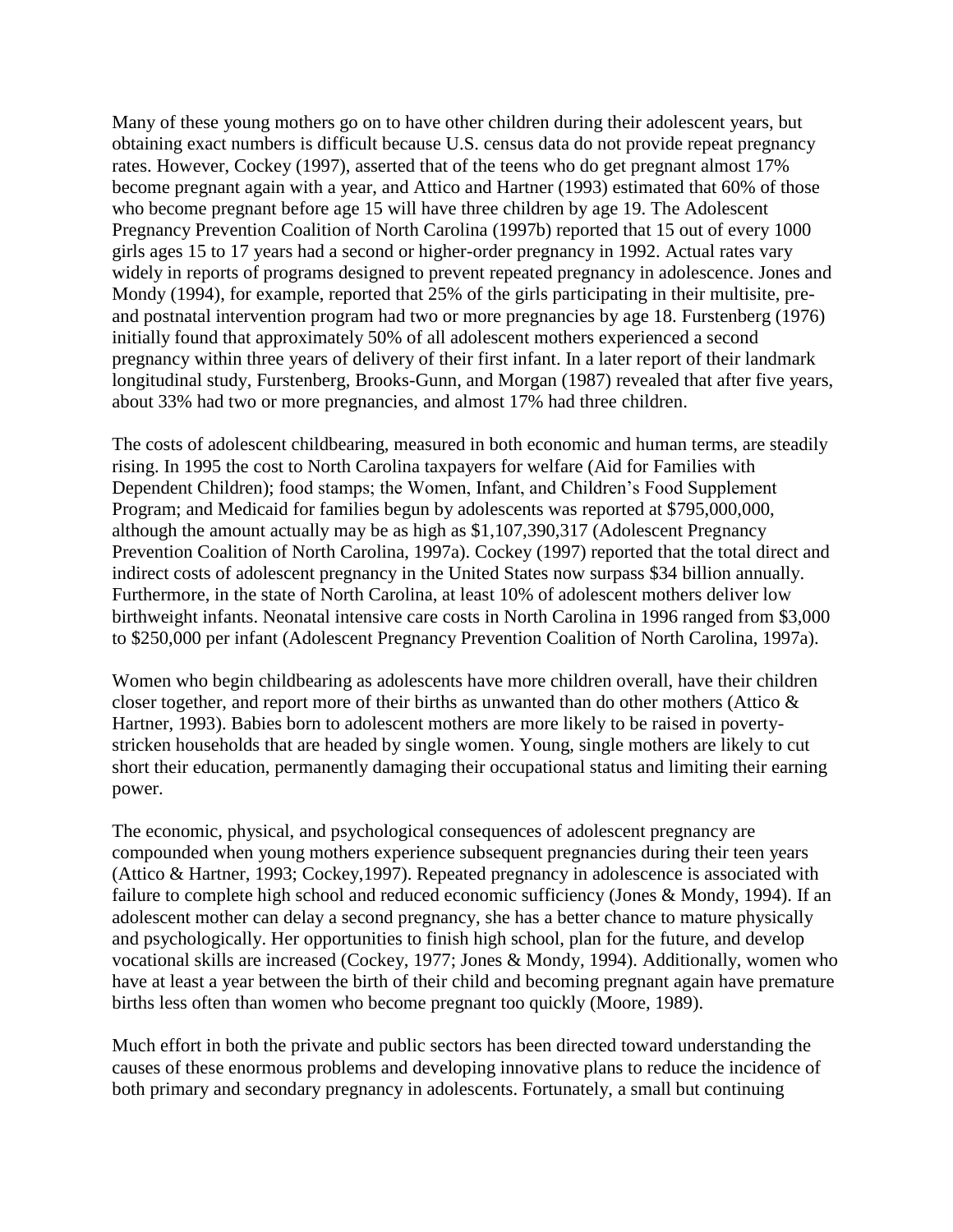decline in adolescent childbearing rates has been reported since 1991 (Child Trends, 1997). The Dollar-A-Day program reported in this article is one of the many initiatives contributing to the slow reduction of the birth rate to adolescents. As a secondary pregnancy prevention program patterned after the original in Denver, Colorado (Dolan & Goodman, 1989), our DollarA-Day program has touched the lives of 65 girls and helped most of them to delay subsequent pregnancies. Our story may encourage others to develop a similar program in their own community.

## *Theoretical Bases in Programs for Adolescent Mothers*

Theories of human development and social exchange are useful in conceptualizing intervention programs for adolescents. Erikson (1950) identified the development of identity as the major psychosocial task of the adolescent between the ages of 13 and 18. In the struggle to avoid role confusion, adolescents must integrate past learning, inner feelings, and future expectations. They face innumerable choices and must make decisions about friendships and lifestyle. Because young adolescents typically plan only for the present without any consideration of long-range consequences, pregnancy may occur unexpectedly. Adolescent mothers, then, must integrate the role of parent into their perception of self before a sense of personal identity is fully developed. The guidance and nurturance from adults who understand this stressful and confusing stage of development is essential to facilitating successful psychosocial development.

A basic premise of social exchange theory is that interactions of individuals are based on rewards they value. In any given interaction, the goal is to minimize costs and maximize profits (Homans, 1974). An adolescent has difficulty focusing on long-term goals such as education and career and may have difficulty understanding that remaining nonpregnant may result in rewards later in life. To prevent subsequent pregnancies, young mothers must be presented with desirable alternatives. Rewards for the achievement of short-term goals reinforce positive behaviors and provide an incentive for future actions.

Prior investigation suggests that programs for adolescent mothers should address such areas as self-esteem, vocational counseling, family life education, family planning, and interpersonal and institutional relations (Attico & Hartner, 1993; Black & DeBassie, 1985; Colleta, Hadler, & Gregg, 1991), Cockey (1997) concluded that five key principles are inherent to successful community efforts to reduce adolescent pregnancy: (a) involvement of parents and other adults, (b) maintenance of abstinence, (c) development of clear strategies for the future, (d) community involvement, and (e) sustained commitment (pp. 38–39). The problems associated with adolescent pregnancy are multifaceted, and no single approach to solving the problem has proven successful. Small groups of similar age peers who can give and take advice and provide mutual support are better than one-on-one counseling sessions with an adult, who may be viewed as an intruding parent (Fullar, Lum, Sprik, & Cooper, 1988; Moyse-Steinberg, 1990). There is some evidence that comprehensive work with small groups is an effective strategy (Fullar et al., 1988; Moyse-Steinberg, 1990). These findings were used in developing a successful intervention initiative to prevent secondary adolescent pregnancy that has lasted seven years and continues to operate today.

## *THE "DOLLAR-A-DAY" PROGRAM IN GREENSBORO, NC Planning*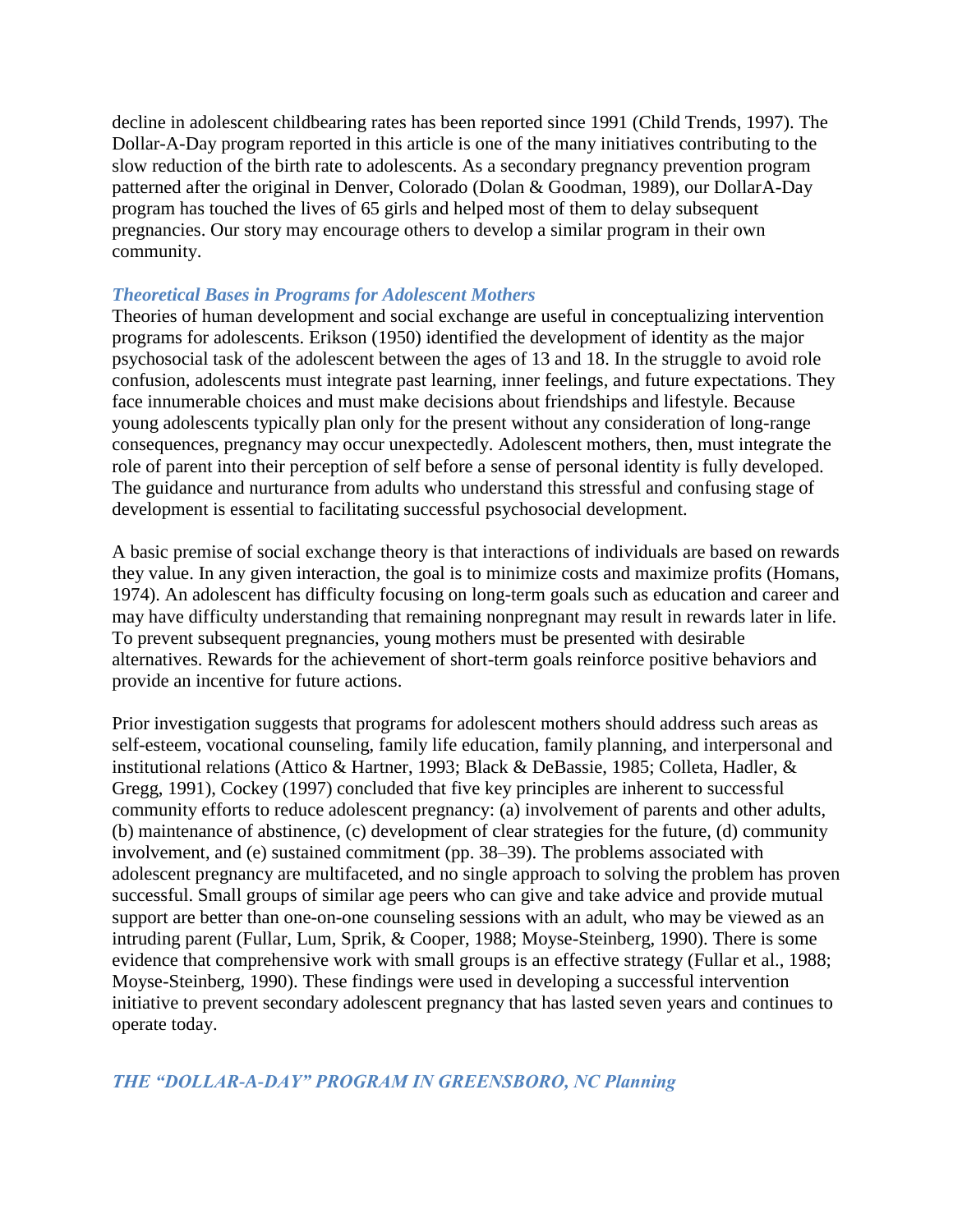In 1989 the three of us, who are part of the parent-infant nursing faculty at the University of North Carolina at Greensboro, met with the director of the county health department's family planning/maternity clinic to plan the local Dollar-A-Day program. In a spirit of collaboration, the director donated space for the meetings, provided a registered nurse to assist with the weekly meetings, and promised vigorous recruitment of participants in the clinics. We wrote proposals for grants to fund the program, provided guidance and assistance for the program, and one of us or a student assisted with each weekly meeting. The North Carolina Greater Triad Chapter of the March of Dimes funded the program for the first four years, and the Z. Smith Reynolds Foundation funded the program for the fifth year. Subsequently, the program has been operated with funds budgeted by the health department. Approximately \$9500 was needed each year to operate the program.

To be selected for the program, mothers 16 years of age or younger had to be willing to attend a weekly meeting, stay in school, and state a desire to remain nonpregnant. The criterion of being age 16 or younger was thoughtfully established to provide girls with the opportunity to have at least one year in the program before graduating from high school. To develop attachment to a group and to change attitudes or behaviors requires an extended period of time and work. A simple contract stating the expectations for both participants and leaders was developed to formalize the adolescent mother's acceptance into the program.

### *Recruitment*

Initially, flyers advertising the program were placed throughout the city. However, most of the adolescents first accepted into Dollar-A-Day were recruited when they attended the family planning clinic located near the area where the meetings were held. The adolescents knew and liked the clinic nurses who assisted with the program, and their personal invitation to join the program was irresistible. Within a few months of the program's operation, the members themselves began to recruit eligible friends and bring them to the meetings. Full enrollment of the maximum 18 members was reached five months into the program. The composition of the group has changed over time as members have left voluntarily, graduated, or become pregnant.

### *Description of the Participants*

During the first five years, 65 adolescent mothers participated in the Dollar-A-Day program. Members ranged from 13 to 16 years of age on admission to the program and were primarily from the lower socioeconomic group. Sixty-two girls (95%) were African American; the other three were Caucasian. None of the members were married, and their children ranged in age from one month to four years on admission to the program. All were enrolled in school, working on their general education diploma, or had firm plans to return to classes.

#### *Meetings*

The group met for an hour each Monday from 4:30 to 5:30 p.m. during the school year and from 3:30 to 4:30 p.m. during the summer. When the health department was closed for holidays, the group met at a restaurant mutually selected by participants and leaders. Although the food was more expensive than usual, the change of location was exciting for participants.

The meetings served as a supportive social event for the teens as well as a time for learning. A consistent schedule for meetings promoted our efforts to teach responsibility. On the rare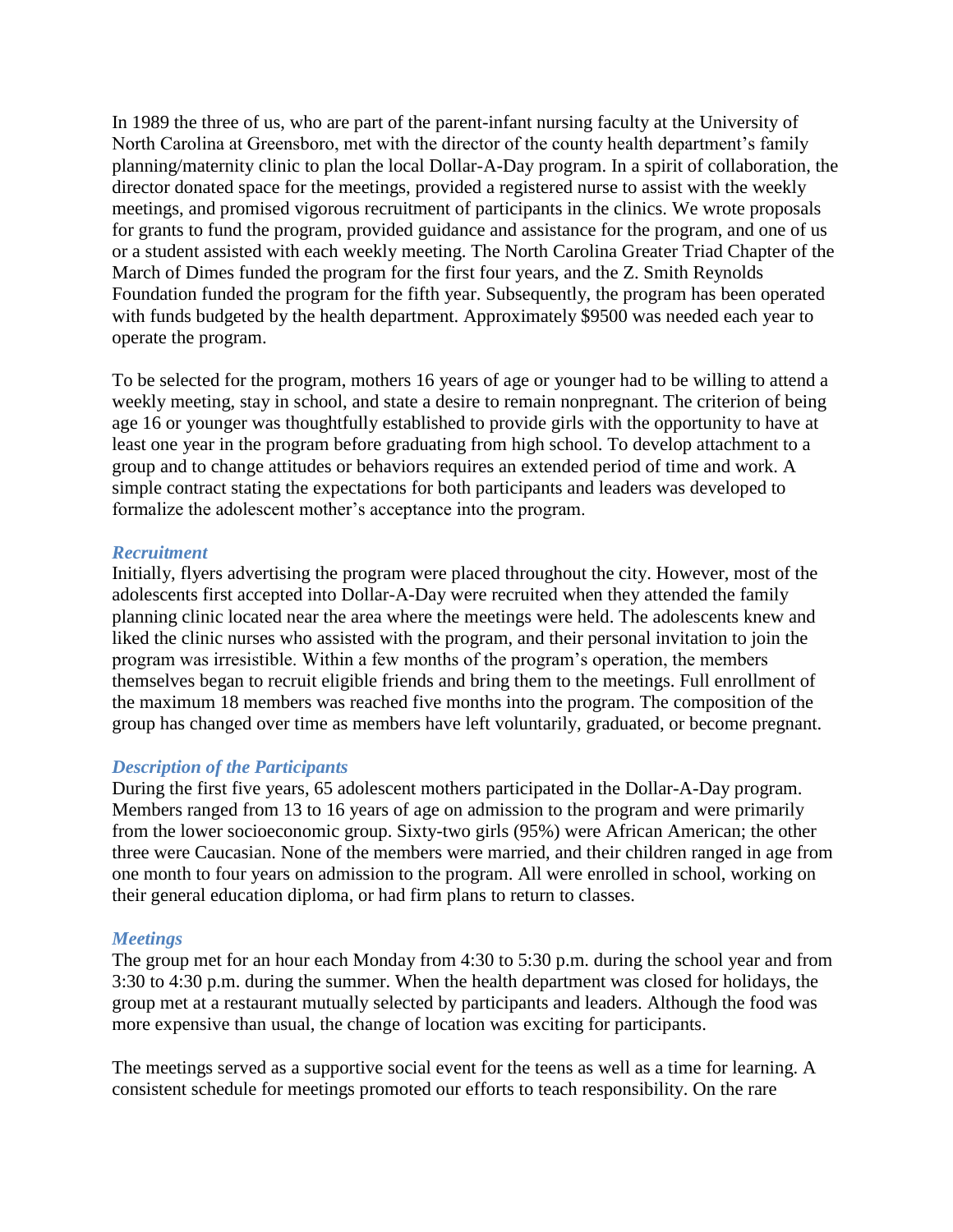occasion when the meeting place was changed because of a holiday, each member was sent a reminder by mail. Members were responsible for their own transportation, but this usually was not a problem. The health department is strategically located for the population it serves in the city, and public transportation is available. However, students often had someone bring them in a car.

Due to sporadic absences, approximately a dozen members attended the program each week; however, twice that number were often present at meetings. The adolescents brought their children and sometimes their driver, who may have been a parent, sibling, boyfriend, or friend. At one point, when attendance of others threatened the integrity of the educational programs, a policy was set to restrict the number of visitors, and efforts were made to recruit someone to care for the children during the educational sessions.

For the first 15–20 minutes of each meeting, participants ate and socialized. We brought foods the adolescents liked that were nutritional and sometimes educational. Some members, for example, had never eaten bagels or avocados until these items were brought to the meeting. Likewise, some members had never eaten a meal at an upscale restaurant, so after a lesson about dining etiquette using a place setting of china, silver, crystal, and napkins, we took them to a restaurant where they experienced ordering from a menu and enjoyed the service of a waiter.

## *Program Content*

The first part of the program for each meeting consisted of personal goal setting and reporting. Each adolescent set a goal to achieve during the following week. Goals and level of accomplishment were recorded by a leader. With their developmental level constantly in mind, we used social exchange theory to assist the young mothers in defining their values and setting goals. For example, we asked them questions like, "What is your goal? What will it take to get that?" and "What will you have to do, change, or give up to get it?" Participant goals typically related to schoolwork or to personal interests such as finding child care, finding a job, providing clothing or a treat for the child or herself, or working on a personal relationship.

A 20–30 minute educational program followed. Topics were suggested by the participants, and they varied widely over the years to include information about interpersonal and institutional relationships; choices and personal decisionmaking; education and careers; emotional, informational, and financial support; child development and parenting responsibilities and concerns; drug use and abuse; legal concerns; personal grooming; sexuality; and issues related to contraception. Clarification of personal values and making informed choices were topics emphasized often.

The topic of job hunting surfaced each spring prior to the end of the school year. As they complained about the perils of working at fast food places and the unavailability of other employment, we discussed their reasons for working, the importance of developing a good work record, and, ultimately, the importance of remaining in school to insure a wide availability of options for employment in the future. We had sessions devoted to completing job applications, writing resumes, and practicing interviewing for jobs.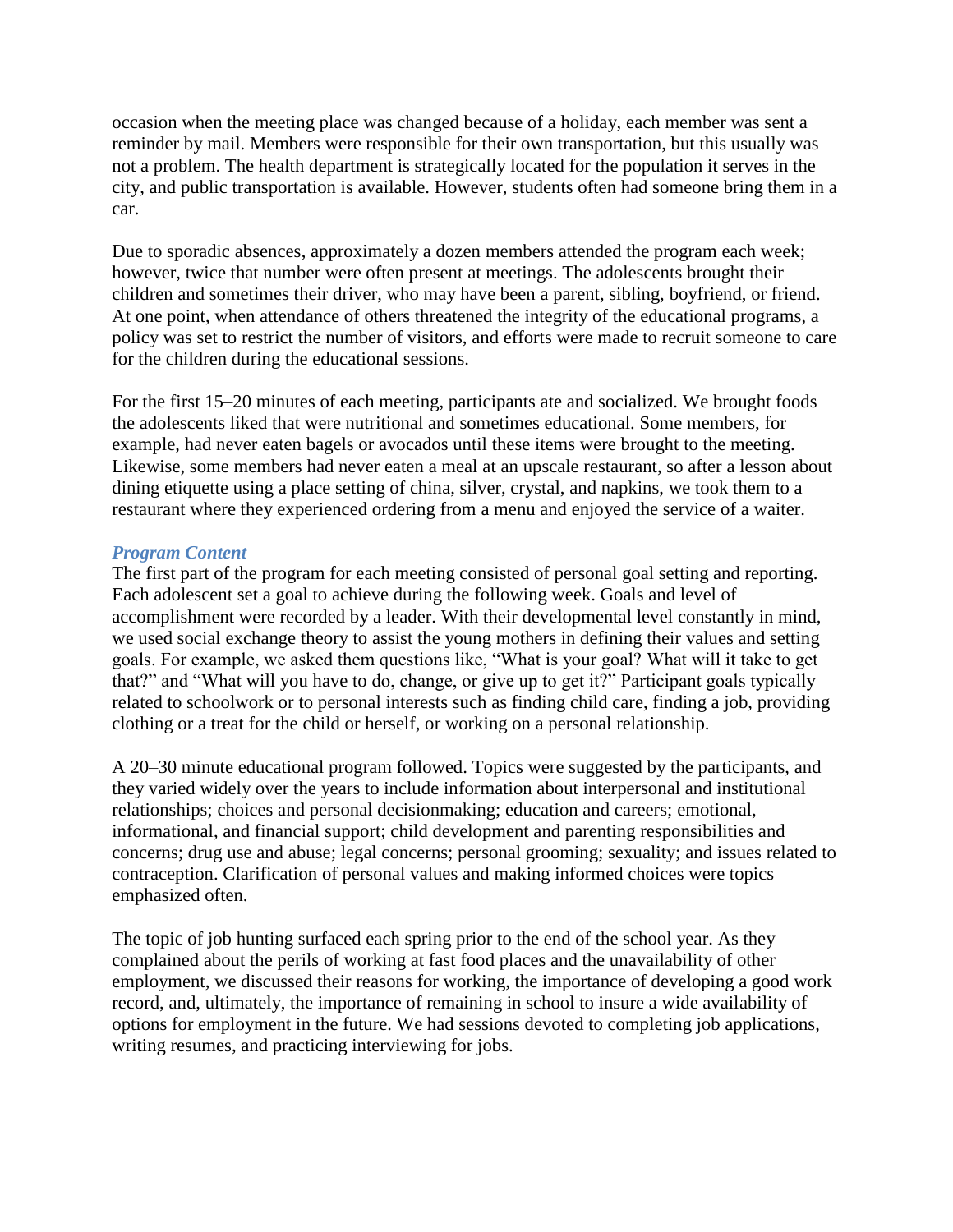Many of the programs were designed to promote self-esteem and the development of clear life goals. One activity used to encourage introspection was revealing to the leaders. Each girl was asked to cut from magazines those pictures that represented how she saw herself now and how she would like to see herself in the future. Those pictures were arranged by the adolescents on colorful posters divided into "Now" and "Future" sections. Each member discussed her poster and what the items meant to her. The posters portrayed idealistic assessments of both the present and the future. Pictures representing the present were of beautiful young women and children who were well-dressed, and pictures of the future included handsome men, weddings, class rings, new cars, and nice homes. The posters remained on display for several weeks and were a point of reference in discussing the importance of making sound decisions during adolescence. At the end of each session, each member present received seven one- dollar bills, a dollar a day for the week. Each girl stated, "My name is , and today I am not pregnant." The money served as an incentive to encourage regular attendance, and it was a constant reminder of the program's ultimate goal: delaying a subsequent pregnancy until it was desired.

#### *Evaluation*

Of the 65 adolescents enrolled in the program during the first five years, 10 of them became pregnant, a 15% repeat pregnancy rate. Although a higher rate than we desired, our rate was substantially lower than the 30% repeat pregnancy rate reported for the Denver program (Chiles, 1995) and the 30–35% rates reported for other programs (Cockey, 1977; Jones & Mondy, 1994). In retrospect, we recognize that a few of the girls admitted to the program were at greater risk for repeated pregnancy than others because of their personal circumstances. For example, one girl whose newborn had died was enchanted with other infants at the meetings, and her desire to have another infant of her own became obvious after she was admitted to the program. After coming to the meetings for several months, the girl happily reported that she was pregnant. We firmly believe, however, that intervention programs such as Dollar-A-Day need to target the whole population at risk and not select members with consideration only for projected statistical outcomes. The value of social support and education in the adolescent years often cannot be fully measured in the short term.

Perhaps more important than the low pregnancy rates were the success stories of some members of the program. One of the three girls who attended the first session had perfect attendance at the meetings for the first year. Six months after the program started, a high-school teacher called forinformation. The teacher reported that this student had made tremendous positive changes over the past six months, "She knows what she needs to do and does it. She sets goals and is very mature about her activities." When the teacher discussed the student's progress with her, the student gave the Dollar-A-Day program credit for the changes in her attitude and work habits. This high school senior is considering nursing as a career, andshe has been encouraged by two nursing students who brought her to the university campus for a tour and an opportunity to obtain more information.

To evaluate the ongoing program, written questionnaires were periodically given to the members. They were asked to rate on a Likert-type scale how important six aspects of the program were to them. Members consistently rated the goal-setting activity and interaction with leaders as the two most valuable aspects of the meetings. Interaction with other group members ranked closely behind and was followed by interest in the topics discussed at the meetings and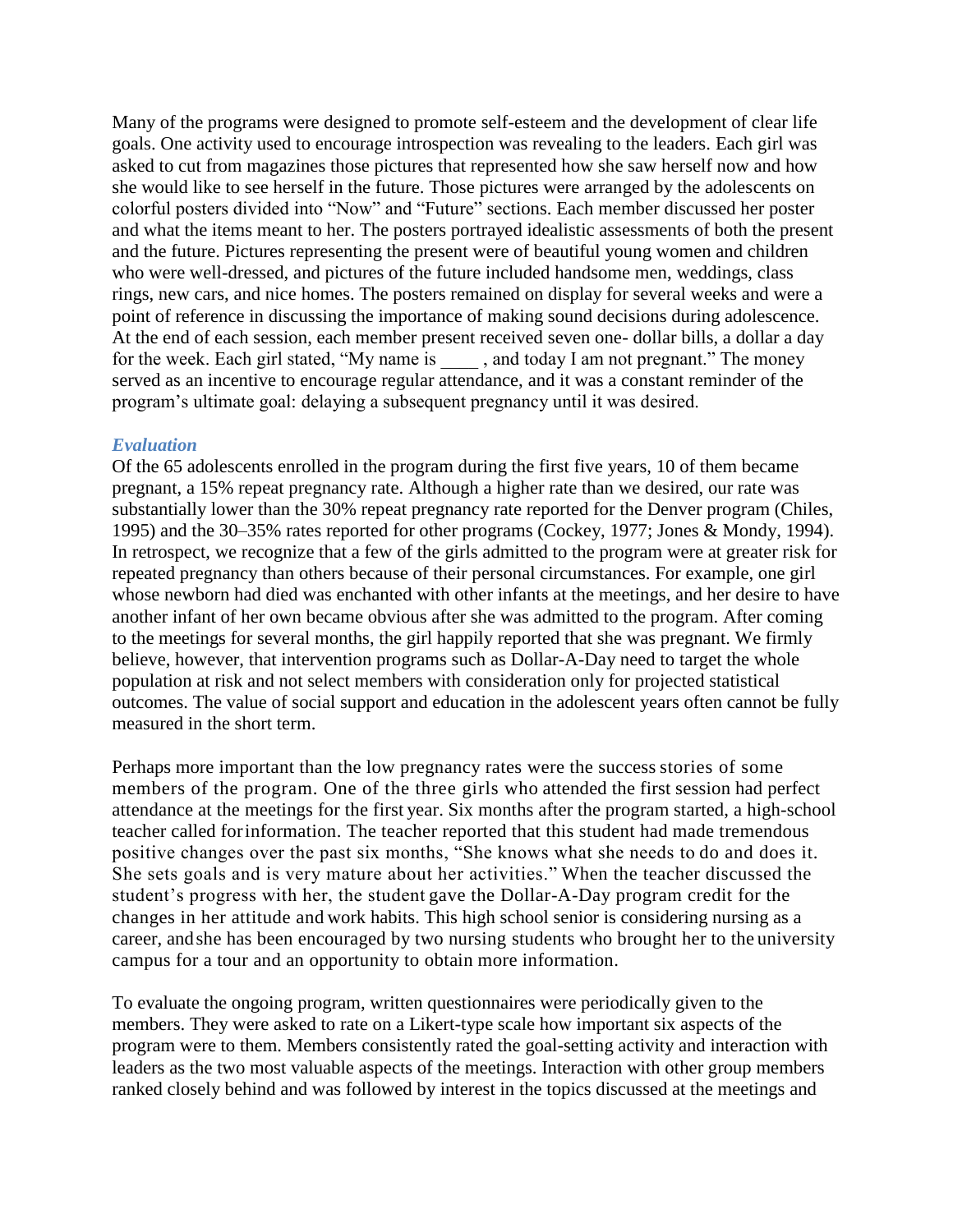obtaining \$7.00 each week. Ranked as least important to the girls was the food served at each meeting. These findings were not surprising when Cockey's (1997) five key principles of successful community efforts to reduce adolescent pregnancy are considered.

First, parents and other adults were consistently involved. We communicated almost weekly with some parents as they brought their daughters to the meetings. They asked questions and participated as invited. The girls saw the same adults at the meetings repeatedly, and they seemed to appreciate the fact that we knew their names, remembered their concerns, and followed up on previous conversations. Further, the health department nurse assisting with the Dollar-A-Day meetings made home visits to the majority of the participants, who also were clients in the family planning clinic.

Second, Cockey (1997) asserted that for the program to be successful, members must agree to abstain from sex. In view of the fact that all participants were adolescent mothers, it was apparent that they had been sexually active before joining Dollar-A-Day. While program leaders discussed the value of sexual abstinence and explored issues related to sexual identity, we also presented the need for responsible contraception practices if individuals chose to remain sexually active. Of all members who reported their sexual activity, they consistently indicated that they were abstinent only when they had no boyfriend. For many of them, the baby's father was still the boyfriend, and sexual intercourse was an important part of the relationship. We found that cultural patterns and mores sanctioning continued sexual activity were considerably more influential than we were as leaders. The importance of teaching very young girls about their bodies and helping them to make more informed decisions about becoming sexually active is readily apparent.

Cockey's third principle emphasized the importance of girls developing clear strategies for obtaining goals for the future. Setting weekly goals seemed to help girls in the Dollar-A-Day program plan for the short term "here and now," as is age appropriate for adolescents. Whether members will obtain the long-term goals they indicated were important is not as clear. A few of the members who discussed their plans to complete high school did not do so. One teen dropped out and reentered an educational program three times before becoming one of our repeat pregnancy statistics. A few girls who talked about their desire to go to college were unable to go because of poor grades and lack of family support. One member who did enroll withdrew after the first year due to academic problems. A few are now in college. More life-long planning is needed to instill ideas of success so that teens can see their futures more clearly. If life goals are envisioned at a young age, pregnancy during the adolescent years is likely to be avoided (Chilman, 1983).

Community involvement was Cockey's fourth principle and was no doubt the Dollar-A-Day program's greatest strength. The health department nurses knew the young mothers and the community agencies well. Referrals were made almost weekly to organizations for needs related to finances, housing, mental health, legal matters, child care, and social services. Additionally, the numerous speakers who came to the meetings expressed a genuine interest in this population of adolescents and gave freely of their time and effort. The problems associated with childbearing during the adolescent years are well known, given the incessant attention of the media, and the community seems ready to rally behind efforts made to intervene in solving the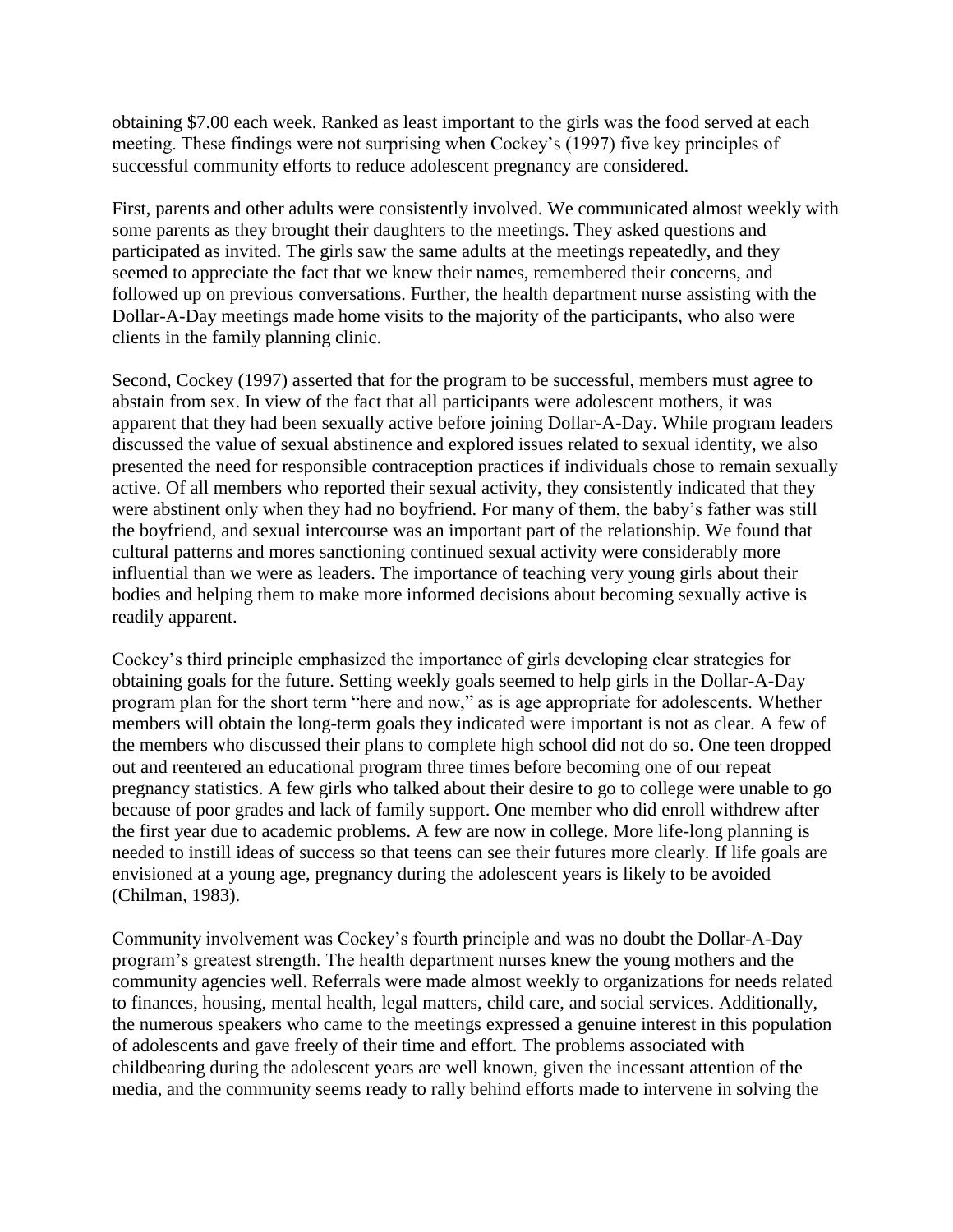problem. Harnessing the vast energy available in the community and channeling the desires to assist are challenging prospects for those of us who have limitations on our time and energy. Loxley (1997) described collaboration in the health and welfare arenas as "the acting together of two or more people from different professions either within the same or from different agencies to deliver a service which neither can deliver alone" (p. 76). The working together of the nursing professors and the staff at the health department was vital to the successful initiation and operation of the Dollar-A-Day program.

The last characteristic of a successful intervention program described by Cockey is the principle of sustained commitment. Adolescent mothers were accepted into the Dollar-A-Day program only if they were 16 years of age or younger, and they were expected to stay in the program until they completed high school. The girls grew attached to the program leaders and shared problems and concerns readily during the meetings and through phone calls during the week. Developing this type of relationship is difficult unless time is invested. When the health department's board of directors made the decision to incorporate the cost of the program into their budget and fully operate the program, the sustained commitment was ensured. In fact, a second Dollar-A-Day program, replicating the one described here, was added and has been in operation at another city in the same county for three years.

### *Significance of the Program*

Delaying subsequent pregnancies in adolescent mothers produces obvious benefits for the young mothers themselves. When a young mother delays a second pregnancy, she has a better chance to mature physically and psychologically. Her opportunities are increased to finish high school, plan for the future, and develop vocational skills.

Society also benefits from delaying subsequent pregnancies in adolescents. A 50% decrease in subsequent pregnancy rates, for example, would decrease the national cost of adolescent births by approximately \$17 billion, which is one-half of the \$34 billion reported by Cockey (1997). Following their first birth, 85% of the Dollar-A-Day group remained nonpregnant, as compared with a 50–70% repeat pregnancy rate reported from other studies (Chiles, 1995; Cockey, 1997; Jones & Mondy, 1994). The financial savings accrued to taxpayers is unquestionable.

The media's interest in the Dollar-A-Day program is evidence of the community's concern with the problems associated with adolescent pregnancy. Numerous news articles have been published, and a television documentary was broadcast during the fourth year of operation. The nursing professors and the health department staff have been invited to make numerous presentations about the program, and the adolescent members themselves have been invited to participate in a variety of panels and meetings. We hope that our experience in establishing and operating a successful program to delay subsequent pregnancies in adolescent mothers is encouraging and that others will use it as a model in establishing similar programs in their own communities.

### *References*

Adolescent Pregnancy Prevention Coalition of North Carolina (1997a, September). Financial facts: Adolescent pregnancy in North Carolina [Handout]. Chapel Hill, NC: Author.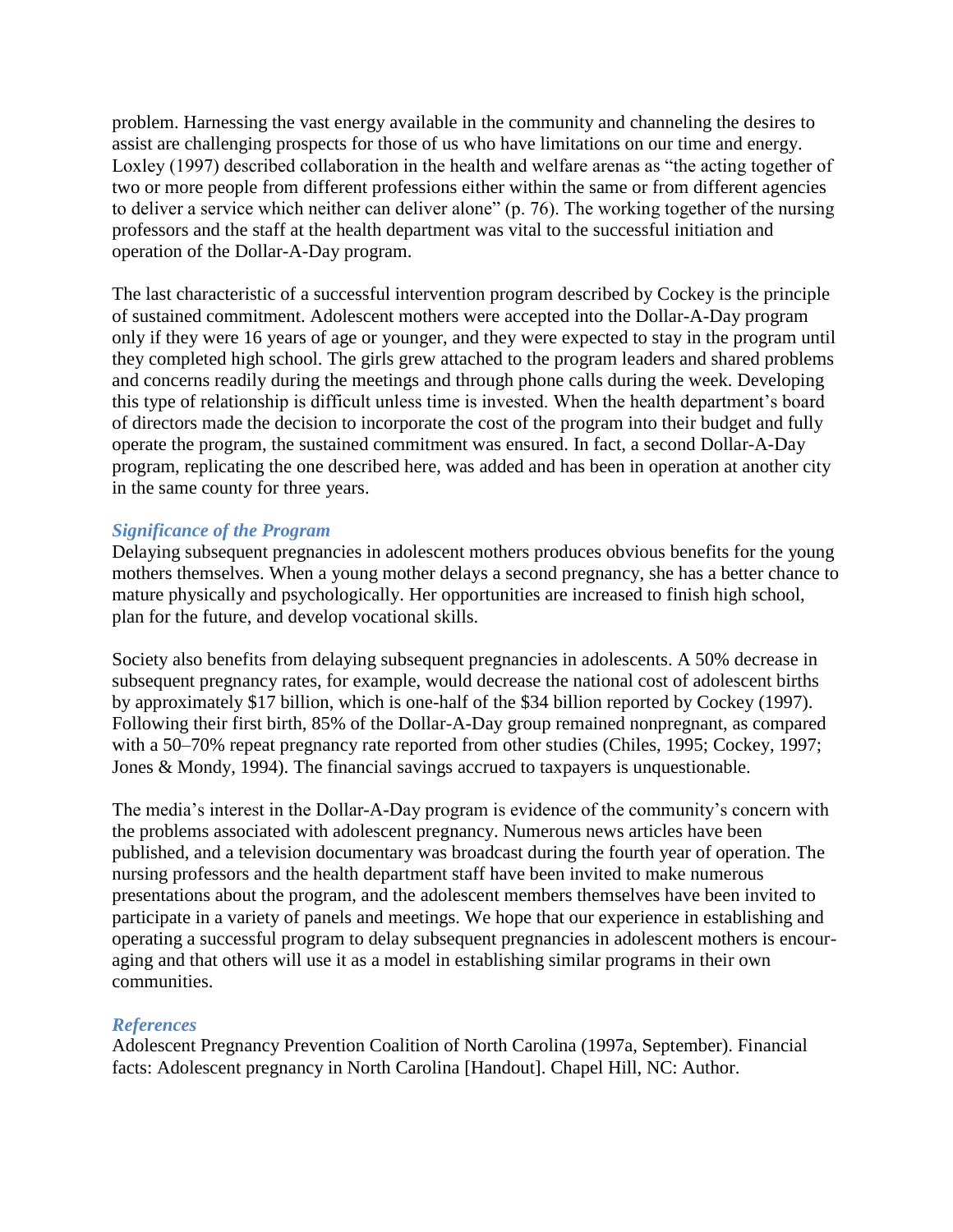Adolescent Pregnancy Prevention Coalition of North Carolina (1997b, September). North Carolina adolescent pregnancies by outcome (10–19 years) [Handout]. Chapel Hill, NC: Author.

Attico, N. B., & Hartner, J. A. (1993). Teenage pregnancy: Identifying the scope of the problem. Journal of the American Academy of Physicians, 6(10), 711–718.

Black, C., & DeBassie, R. R. (1985). Adolescent pregnancy: Contributing factors, consequences, treatment, and plausible solutions. Adolescence, 20, 281–290.

Child Trends (1997, October). Facts at a glance. Washington, DC.

Chiles, K. (1995, January 3). Young and pregnant: Pilot programs pay teens not to have babies. Wilmington Morning Star, pp. C1, C3.

Chilman, C. S. (1983). Adolescent sexuality in a changing American society: Social and psychological perspectives from the human service professions. New York: Wiley. Cockey, C. D. (1997), Preventing teen pregnancy. Lifelines, 1(3), 32–40.

Colleta, N. C., Hadler, S., & Gregg, C. H. (1991). How adolescents cope with the problems of early motherhood. Adolescence, 26, 499–512.

Dolan, J. I., & Goodman, S. M. (1989). Dollar-A-Day: Teenage pregnancy prevention program. Denver, CO: Planned Parenthood of the Rocky Mountains.

Erickson, E. (1950). Childhood and society. New York: Norton.

Fullar, S. A., Lum, B., Sprik, M. G., & Cooper, E. M. (1988). A small group can go a long way. Maternal Child Nursing, 13, 414–418.

Furstenberg, F. F. (1976). Unplanned parenthood: The social consequences of teenage childbearing. New York: Free Press.

Furstenberg, F. F., Brooks-Gunn, J., & Morgan, S. P. (1987). Adolescent mothers and their children in later life. Family Planning Perspectives, 19, 142–152.

Homans, G. C. (1974). Social behavior, its elementary forms. New York: Harcourt Brace Jovanovich.

Jones, M. J., & Mondy, L. W. (1994). Lessons for prevention and intervention in adolescent pregnancy: A five-year comparison of outcomes of two programs for school-aged pregnant adolescents. Journal of Pediatric Health Care, 8(4), 152–159.

Loxley, A. (1997). Collaboration in health and welfare. Bristol, PA: Kingsley.

Moore, M. L. (Ed.). (1989). Perinatal health care and the 1989 North Carolina General Assembly. Perinatal Post, p. 2.